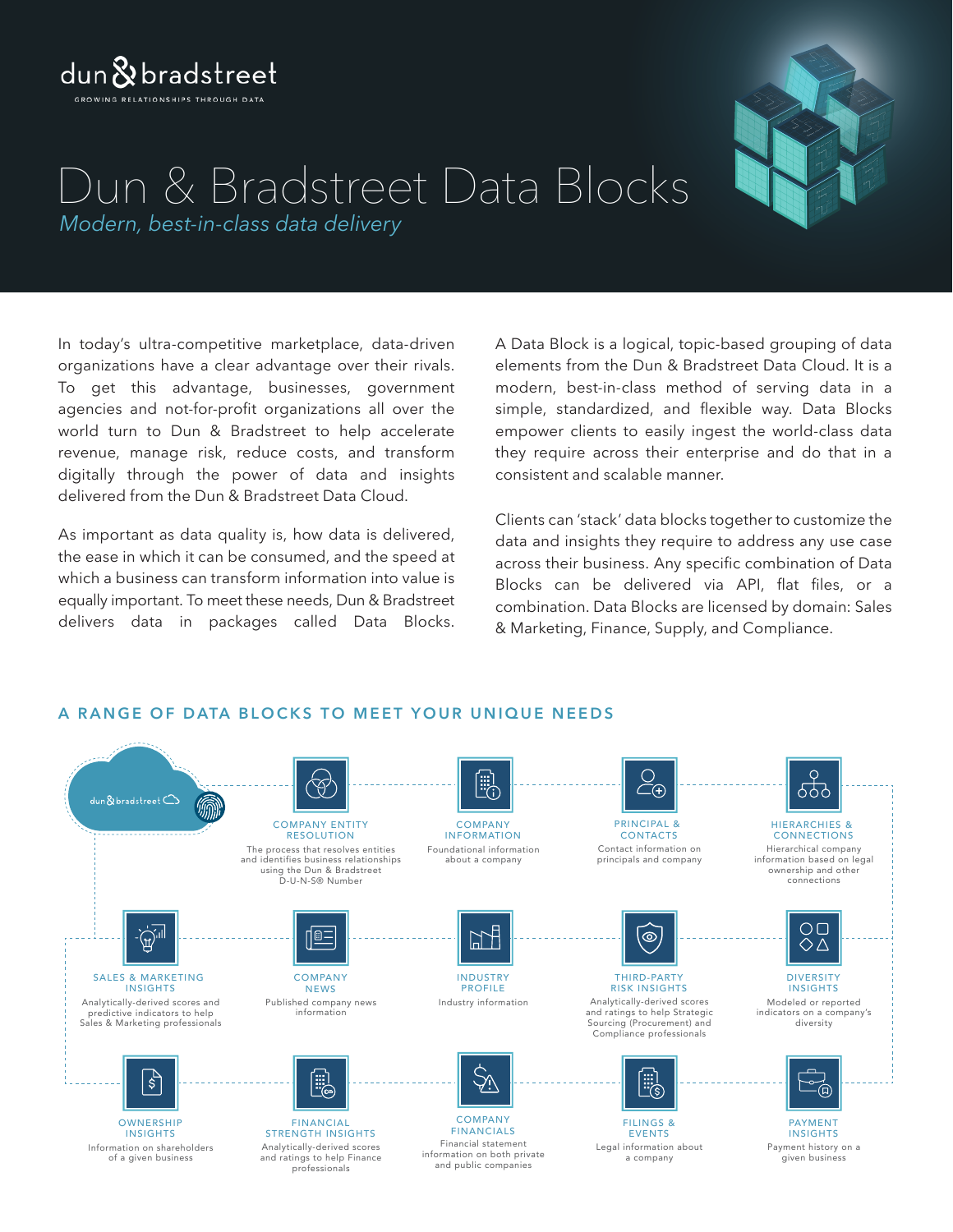With Data Blocks, clients experience superior data quality delivered consistently. In addition, Data Blocks quicken the time from delivery to value realization with simple, standard implementation and activation. Lastly, clients benefit from flexibility and scalability, enjoying seamless delivery regardless of how much or how little content is ingested, where used, or what need is being addressed.

Data management is complex; Dun & Bradstreet Data Blocks make it easier than ever for clients to experience the power of tailored delivery aligned with unique business needs.



#### **HERE ARE JUST SOME OF THE WAYS CLIENTS CAN USE DATA BLOCKS:**

| <b>DATA BLOCK</b>                                  | <b>DESCRIPTION</b>                                                                                                                                                                                                                                                                                                                                                                                                                                                                                                                                                                             | <b>EXAMPLE BUSINESS</b><br><b>OBJECTIVE</b>                                                    | <b>EXAMPLE DATA</b><br><b>ELEMENT</b>                                                                 |
|----------------------------------------------------|------------------------------------------------------------------------------------------------------------------------------------------------------------------------------------------------------------------------------------------------------------------------------------------------------------------------------------------------------------------------------------------------------------------------------------------------------------------------------------------------------------------------------------------------------------------------------------------------|------------------------------------------------------------------------------------------------|-------------------------------------------------------------------------------------------------------|
| <b>COMPANY</b><br><b>ENTITY</b><br>RESOLUTION      | Entity Resolution is the process by which we assign a<br>Dun & Bradstreet D-U-N-S® Number to client data<br>and enables client data to be compared with<br>standardized records held in the Dun & Bradstreet<br>Data Cloud. This is often referred to as "matching".<br>Entity Resolution is undertaken for the purposes of:<br>identifying duplicates within a client's database;<br>searching for a specific entity; or validating a D-U-N-S<br>Number. This capability delivers only match results.<br>Company Information Level 1 must be licensed in<br>conjunction with this capability. | I need to understand<br>and assess the quality<br>of my data.                                  | • Match Data Profiles<br>• Confidence Code<br>$\bullet$ and 20+ more                                  |
| [::]<br>EG<br><b>COMPANY</b><br><b>INFORMATION</b> | Provides basic data about a company, including name<br>and address, industry or business activity type, size,<br>and country or region identification numbers.                                                                                                                                                                                                                                                                                                                                                                                                                                 | I need foundational<br>contact information on<br>my most important<br>relationships.           | • Dun & Bradstreet<br>D-U-N-S Number<br>• Primary Business<br>Name<br>$\bullet$ and 300+ more         |
| $\sum_{\sub{F}}$<br>PRINCIPAL &<br><b>CONTACTS</b> | Information about company<br>employees and<br>principals, including: names, titles, and - where<br>permitted - contact information.                                                                                                                                                                                                                                                                                                                                                                                                                                                            | I want to understand<br>the most important<br>contacts across my<br>account list.              | • Principal name and<br>title<br>• Physical address<br>$\bullet$ and 150+ more                        |
| တိ<br><b>HIERARCHIES &amp;</b><br>CONNECTIONS      | Identifies entities associated with a given company in<br>terms of legal ownership, franchises and other<br>connection types, as well as joint and minority<br>ownership. Often referred to as a "family tree".                                                                                                                                                                                                                                                                                                                                                                                | I need a way to identify<br>cross-sell and up-sell<br>opportunities within my<br>account list. | · Domestic headquarters<br>· Subsidiaries<br>• Franchisee<br>relationships<br>$\bullet$ and 100+ more |
| SALES &<br>MARKETING<br><b>INSIGHTS</b>            | Analytically-derived scores and predictive indicators<br>to help Sales & Marketing professionals with many of<br>their everyday use cases involving to whom to target<br>and sell. Only available for the Sales & Marketing<br>domain.                                                                                                                                                                                                                                                                                                                                                         | I need to understand<br>the buying readiness of<br>my account list.                            | • Marketing Pre-screen<br>Score<br>· Material Change<br><b>Scores</b><br>$\bullet$ and 30+ more       |
| <b>COMPANY NEWS</b>                                | Published news items associated with a particular<br>business.                                                                                                                                                                                                                                                                                                                                                                                                                                                                                                                                 | I need to consolidate<br>and stay up to date on<br>the latest news on my<br>account list.      | • News articles<br>• Descriptions<br>• and 10+ more                                                   |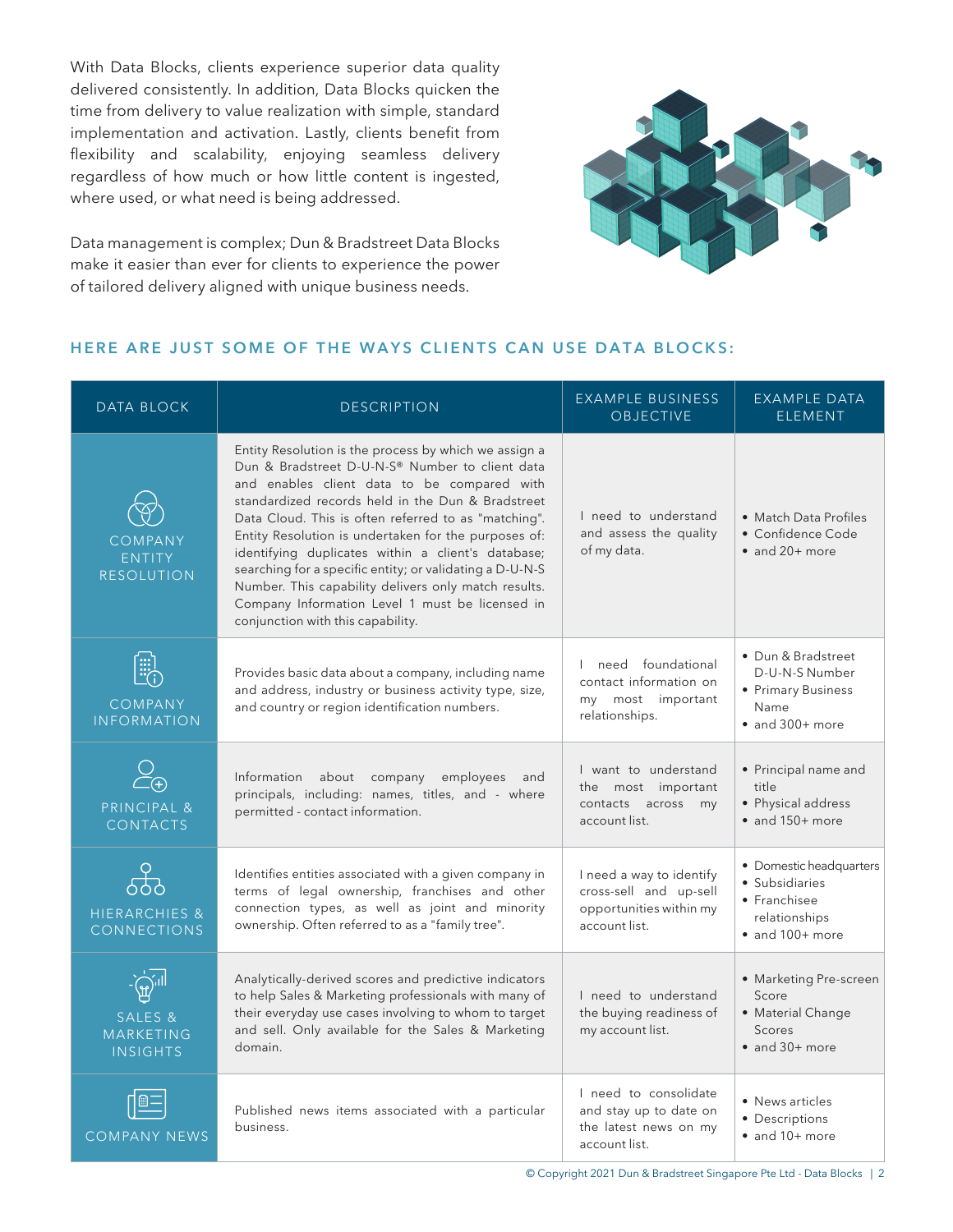| <b>DATA BLOCK</b><br>(continued)                                                                | <b>DESCRIPTION</b>                                                                                                                                                                                                                                                                                                                                                                                                                                           | <b>EXAMPLE BUSINESS</b><br><b>OBJECTIVE</b>                                                                               | <b>EXAMPLE DATA</b><br><b>ELEMENT</b>                                                                                |
|-------------------------------------------------------------------------------------------------|--------------------------------------------------------------------------------------------------------------------------------------------------------------------------------------------------------------------------------------------------------------------------------------------------------------------------------------------------------------------------------------------------------------------------------------------------------------|---------------------------------------------------------------------------------------------------------------------------|----------------------------------------------------------------------------------------------------------------------|
| <b>INDUSTRY</b><br><b>PROFILE</b>                                                               | Industry information including topics such as<br>business challenges, trends, and opportunities and<br>executive insights. Often used to help prepare for<br>sales conversations; includes sample questions.<br>Profiles are not specific to a given entity/company,<br>rather to the industry as a whole, and are licensed<br>individually.                                                                                                                 | I need a way to identify<br>companies within a<br>specific industry.                                                      | · Industry market<br>analysis<br>· Industry codes<br>$\bullet$ and 30+ more                                          |
| $\circledcirc$<br>THIRD-PARTY<br>RISK INSIGHTS                                                  | Analytically-derived scores and ratings to help<br>Procurement and Compliance professionals with<br>many of their everyday use cases involving<br>assessment of other companies. Only available for the<br>Supplier and Compliance domains.                                                                                                                                                                                                                  | I need to assess and<br>monitor suppliers for<br>risk and compliance.                                                     | · D&B Supplier<br>Stability Index<br>• Supplier Evaluation<br><b>Risk Score</b><br>• Failure Score<br>• and 80+ more |
| $\underset{\diamond}{\circ} \underset{\triangle}{\circ}$<br><b>DIVERSITY</b><br><b>INSIGHTS</b> | Modelled or reported indicators on 'class' status of<br>company, such as women, minority or other<br>class-owned. Information on other certified<br>designations such as Small Business, Green, or<br>designations based on where the business is located.<br>Please note that the LGTBQ data in this block is only<br>available to companies who are active members in<br>good standing of the NGLCC in Washington, DC and<br>provide evidence of the same. | I want to only do<br>business with diverse<br>companies.                                                                  | Companies which are:<br>• Woman-owned<br>• Veteran<br>• Green certified<br>$\bullet$ and 150+ more                   |
| OWNERSHIP<br><b>INSIGHTS</b>                                                                    | Information on the people and companies who own<br>shares of a given business entity and/or who<br>ultimately benefit from the result of that business'<br>operations.                                                                                                                                                                                                                                                                                       | I need to understand<br>the risk or link between<br>companies and their<br>shareholders.                                  | • Shareholder<br>contact information<br>• percentage of<br>ownership<br>$\bullet$ and 120+ more                      |
| <b>FINANCIAL</b><br><b>STRENGTH</b><br><b>INSIGHTS</b>                                          | Analytically-derived scores and ratings to help<br>Finance professionals with many of their everyday use<br>cases involving assessment of other companies. Only<br>available for the Finance domain.                                                                                                                                                                                                                                                         | I need to manage risk<br>and optimize resources<br>by understanding my<br>customers' likelihood<br>of financial distress. | • D&B Delinquency<br>Score<br>• Failure Score<br>• Viability Scores<br>$\bullet$ and 100+ more                       |
| COMPANY<br><b>FINANCIALS</b>                                                                    | Financial statement information on both private and<br>public companies.                                                                                                                                                                                                                                                                                                                                                                                     | I need to understand a<br>company's liquidity to<br>prevent future risk.                                                  | <b>Financial statements</b><br>includina:<br>· liability<br>• audit history<br>$\bullet$ and 430+ more               |
| <b>FILINGS &amp;</b><br><b>EVENTS</b>                                                           | Information about legal events associated with a<br>company, such as: registrations with local authorities,<br>suits, liens, bankruptcies/financial embarrassment.<br>Also includes financing statements, public notice and<br>special events information.                                                                                                                                                                                                   | I want to only do<br>business with legally<br>sound companies.                                                            | • Suits<br>• Liens<br>· Judgment filings<br>$\bullet$ and 410+ more                                                  |
| \$<br>PAYMENT<br><b>INSIGHTS</b>                                                                | Information related to a company's payment history<br>and profile. This includes the Dun & Bradstreet<br>PAYDEX® score - both current and historical - high<br>credit amount information and industry norm data.                                                                                                                                                                                                                                             | I need to understand<br>payment history before<br>onboarding a vendor or<br>customer.                                     | • Payment behavior<br>• PAYDEX Score<br>• Unrecoverable<br>debt record<br>$\bullet$ and 250+ more                    |
| MONITORING                                                                                      | Notifies users about changes to the Dun & Bradstreet Data Cloud for registered D-U-N-S Numbers.<br>Monitoring is provided on any capability licensed by a customer.                                                                                                                                                                                                                                                                                          |                                                                                                                           |                                                                                                                      |